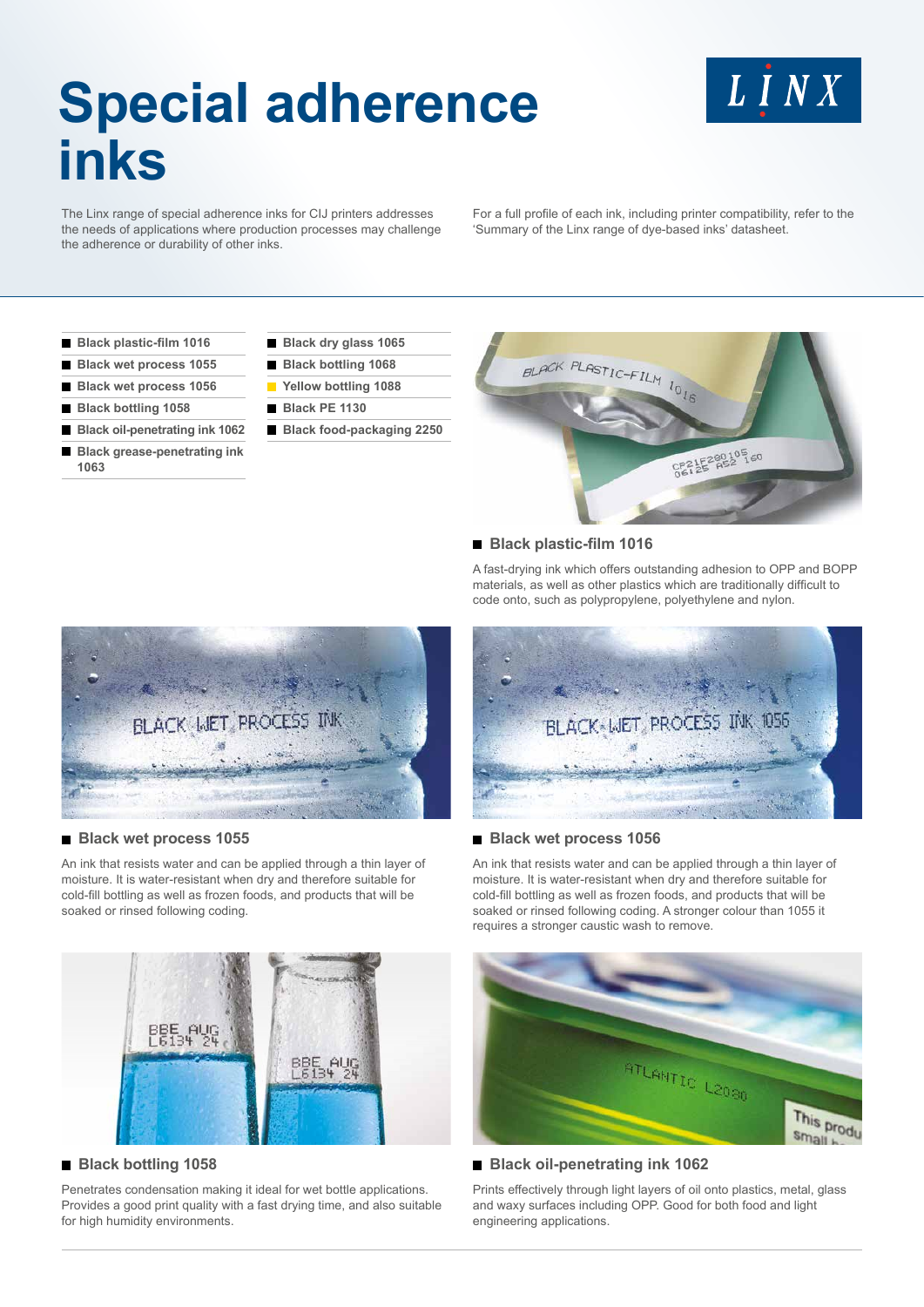# **Special adherence inks**



#### **Black grease-penetrating ink 1063**

Provides excellent adhesion and contrast on substrates with a light oily or greasy film, for example flexible food packaging containers, or where the code will be exposed to oil later in the process. Also suitable where a light layer of condensation is present.



#### **Black dry glass 1065**

Provides outstanding adhesion, legibility and rub resistance on dry glass and PET. Ideal for fast-moving food processing environments.



#### **Black bottling 1068**

Fast drying ink that provides improved code legibility specifically on glass with superior adhesion performance after ice water immersion and refrigeration. Codes are removable for returnable glass bottles.



# **Black PE 1130**

Fast-drying ink which adheres extremely well to polyethylene, as well as other plastics which are traditionally hard to code onto, such as nylon and some types of polypropylene.



# **Yellow bottling 1088**

Fast-drying yellow ink that provides excellent adhesion on glass. Keeps adhesion in cold-room condensation conditions. Codes are removable for returnable glass bottles.



### **Black food-packaging 2250**

Alcohol-based ink with a low odour which adheres well to a range of substrates, including most plastics. Ketone and chromium-free it also meets USDA requirements for incidental contact with meat and poultry.